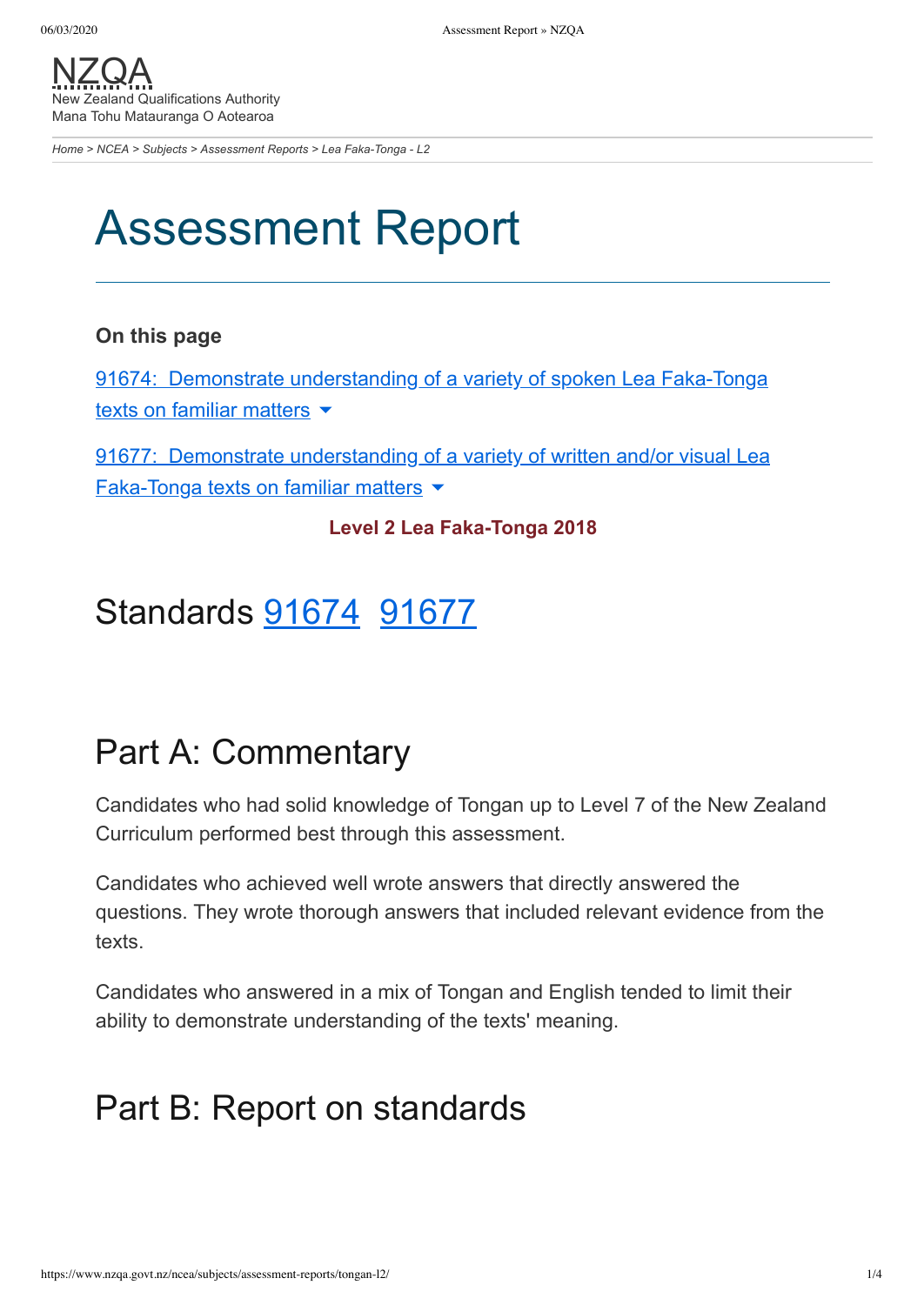## 91674: Demonstrate understanding of a variety of spoken Lea Faka-Tonga texts on familiar matters

Candidates who were awarded **Achievement** commonly:

- provided some accurate, but simple information from the listening passages
- selected answers from narrow sections of the passages
- demonstrated basic knowledge of Level 2 vocabulary and structures
- showed general understanding of the gist of the passages
- made some reference to the passages when giving opinions.

#### Candidates whose work was assessed as **Not Achieved** commonly:

- did not attempt all questions
- showed little understanding beyond simple vocabulary
- provided inaccurate chunks of information  $\bullet$
- showed insufficient understanding of the overall gist of the listening passages
- showed recognition only of a limited number of individual lexical items
- provided irrelevant responses.

#### Candidates who were awarded **Achievement with Merit** commonly:

- identified the key information and linked relevant ideas
- included accurate detail in their answers
- connected ideas appropriately
- reworded ideas to clearly show full understanding of the passages' meanings
- gave opinions that clearly referred to information from the listening passages.

Candidates who were awarded **Achievement with Excellence** commonly:

- demonstrated comprehensive understanding of the listening passages by writing full answers with most or all details correct
- justified their ideas using relevant and accurate evidence from the passages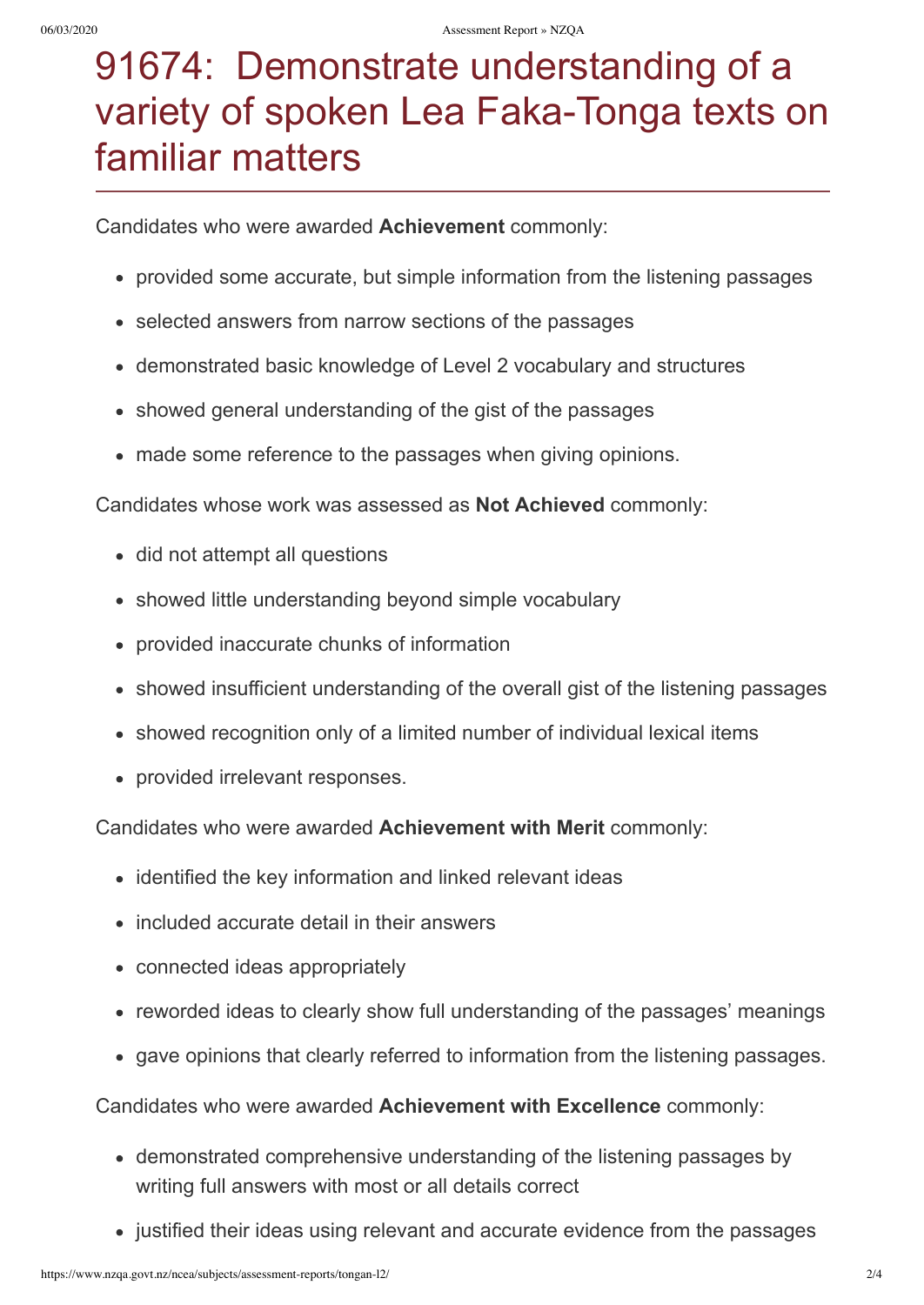- provided clear and accurate responses
- understood implied meanings
- made links between ideas to demonstrate thorough understanding of the message of the passages.

## 91677: Demonstrate understanding of a variety of written and/or visual Lea Faka-Tonga texts on familiar matters

Candidates who were awarded **Achievement** commonly:

- provided some accurate, but simple information from the texts
- selected answers from narrow sections of the texts
- demonstrated basic knowledge of Level 2 vocabulary and structures
- showed general understanding of the gist of the written texts
- made some reference to the texts when giving opinions.

Candidates whose work was assessed as **Not Achieved** commonly:

- did not attempt all questions
- showed little understanding beyond simple vocabulary
- provided inaccurate chunks of information
- showed insufficient understanding of the overall gist of the texts
- showed recognition only of a limited number of individual lexical items
- provided irrelevant responses.

Candidates who were awarded **Achievement with Merit** commonly:

- identified the key information and linked relevant ideas
- included accurate detail in their answers
- connected ideas appropriately
- reworded ideas to clearly show full understanding of the texts' meanings